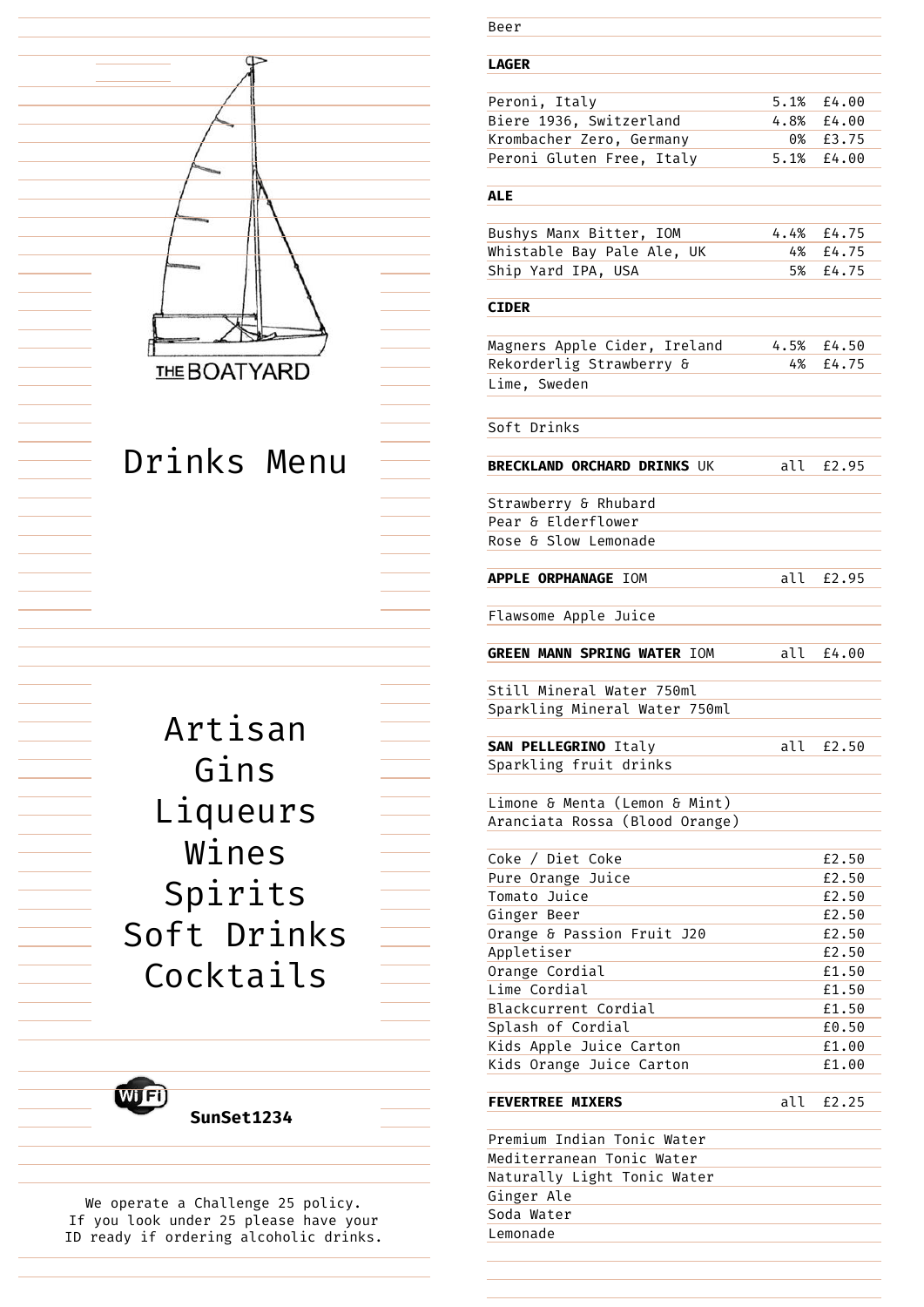#### Cocktails

| CHAMPAGNE + LIQUEUR                          | £11.00 |
|----------------------------------------------|--------|
| PROSECCO + LIQUEUR                           | £8.50  |
| Raspberry                                    |        |
| Wild Italian Strawberry                      |        |
| Wild Italian Blueberry                       |        |
| Rhubarb                                      |        |
| Peach                                        |        |
| Elderflower                                  |        |
| Crème De Cassis                              |        |
|                                              |        |
| <b>APEROL SPRITZ</b>                         | £8.00  |
| Aperol liqueur, prosecco, splash of soda,    |        |
| ice & slice                                  |        |
|                                              |        |
| <b>ST GERMAIN SPRITZ</b>                     | £8.00  |
| St Germain Elderflower liqueur, prosecco,    |        |
| splash of soda, ice, lemon & mint garnish    |        |
|                                              |        |
| <b>ESPRESSO MARTINI</b>                      | £9.00  |
| Premium coffee liqueur, vodka                |        |
| NOA's Boatyard blend espresso,               |        |
|                                              |        |
| <b>DARK &amp; STORMY</b>                     | £8.50  |
| Dark rum, fiery ginger beer, bitters,        |        |
| crushed lime, torn mint, ice                 |        |
|                                              |        |
| <b>WHISKEY APPLE SOUR</b>                    | £9.50  |
| Whiskey, apple juice, bitters                |        |
| squeezed lemon, ice & slice                  |        |
|                                              |        |
|                                              |        |
| <b>SPARKLING Q</b>                           | £7.95  |
| Premium cucumber vodka, sparkling pear &     |        |
| elderflower, cucumber & fresh mint, ice      |        |
|                                              |        |
| <b>PINK LADY</b>                             | £7.95  |
| Vodka, slow & rose lemonade, fresh lime      |        |
| slices, mint & ice                           |        |
|                                              |        |
| <b>PIMMS</b>                                 | £7.50  |
| Pimms, lemonade, fresh fruit,                |        |
| cucumber, mint, ice                          |        |
|                                              |        |
| <b>WINTER BRAMBLE</b>                        | £8.50  |
| Gin, elderberry syrup, blackberry liqueur,   |        |
| ginger beer, lemon juice & ice               |        |
|                                              |        |
| <b>MOJITO</b>                                | £8.00  |
| Havana 3 yr old rum, soda, crushed lime,     |        |
| fresh mint & ice                             |        |
|                                              |        |
| <b>BLOODY MARY</b>                           | £7.50  |
| Tomato juice, vodka, tobasco, worcestershire |        |
| sauce, black pepper, ice & slice             |        |
|                                              |        |
| <b>BLOODY HELL!! MARY</b> [Caution]          | £7.50  |
| Tomato juice, hot chilli vodka, tobasco      |        |
| worcestershire sauce, black pepper, ice      |        |
|                                              |        |
| <b>MOCKTAILS</b>                             |        |
|                                              |        |
| <b>MOCK DARK &amp; STORMY</b>                | £7.50  |

fiery ginger beer, ice, crushed lime & mint

| Sparkling Wines                                  |          |     |
|--------------------------------------------------|----------|-----|
|                                                  |          |     |
| <b>PROSECCO</b>                                  | 125ml    | btl |
| Sea Change Prosecco Extra Dry                    | £4.75    | £28 |
| Veneto region of Italy 11% - VEGAN               |          |     |
| Crisp yet delicate, aromas of peach & pear       |          |     |
| it's a delightfully light-bodied                 |          |     |
| Enjoy as an aperitif or match with seafood.      |          |     |
| Sea Change Prosecco Rosé                         | £4.75    | £28 |
| Veneto region of Italy 11% - VEGAN               |          |     |
| Aromas of summer berries blends with fine        |          |     |
| streaming bubbles. Enjoy with seafood, salads    |          |     |
|                                                  |          |     |
| By purchasing a bottle of Sea Change prosecco    |          |     |
| you're helping to fund grassroots, community-led |          |     |
| marine conservation projects all around the UK's |          |     |
| shores and coasts by supporting our fantastic    |          |     |
| charity partner Sea-Changers.                    |          |     |
|                                                  |          |     |
| <b>CHAMPAGNE</b>                                 | $125m$ l | btl |
| Champagne Gremillet Selection Brut £8.50         |          | £50 |
| Champagne, France, 12.5% - VEGETARIAN            |          |     |
| The quintessential Champers, classically styled. |          |     |
| Characteristic sweet brioche overtones, balanced |          |     |
| by peach skin & baked biscuit flavours with a    |          |     |
| crisp citrus finish.                             |          |     |
|                                                  |          |     |
| Champagne Louis Roederer Collection 242          |          | £75 |
| Champagne, France, 12% - VEGAN                   |          |     |

The 242nd blend of Louis Roederer's long & illustrious history. Comprising 44% vintage wines & made in the classic Roederer house style. Fresh & fruity with exceptional finesse & depth of flavour. Simply stunning.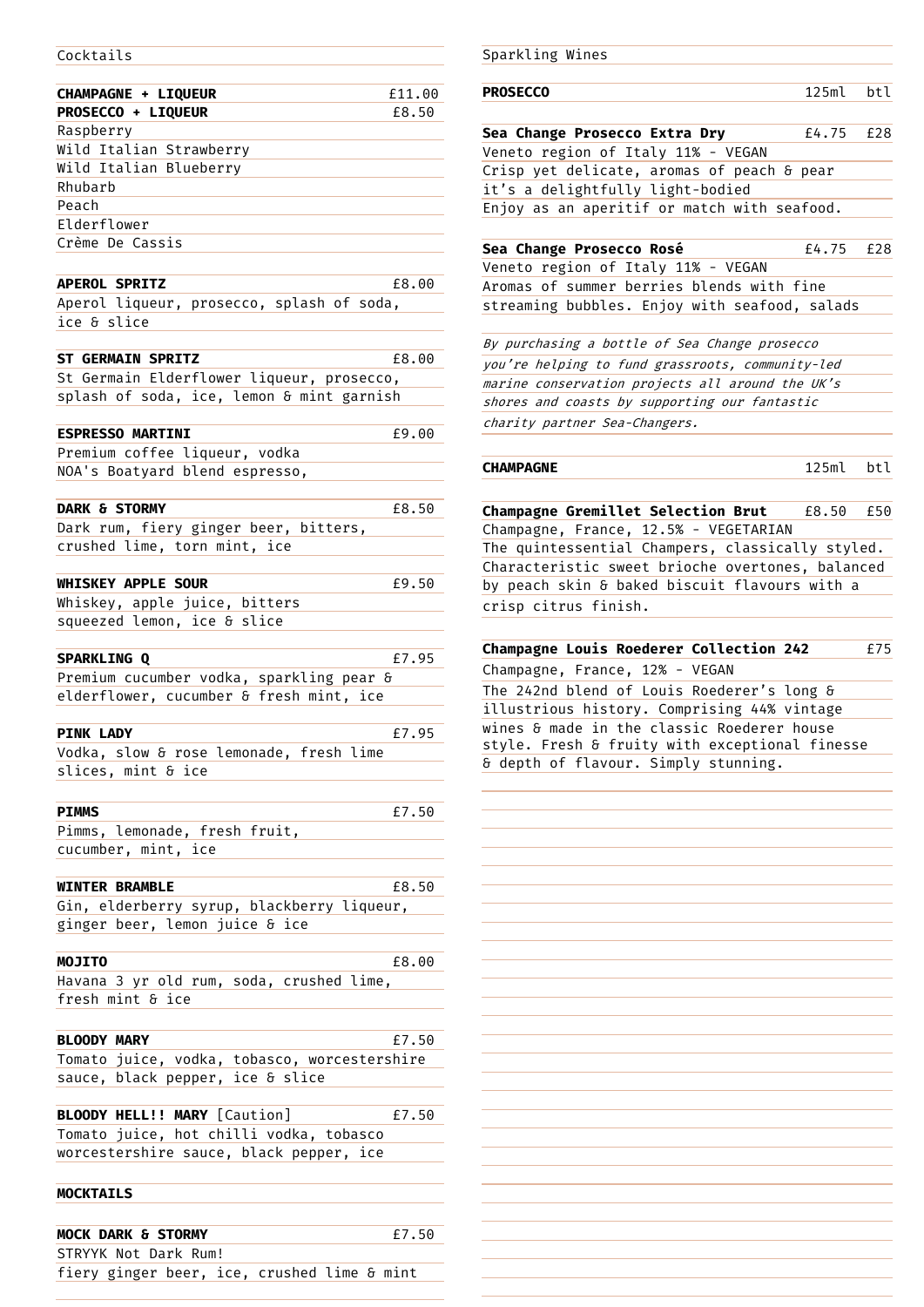| Gins                                                                                                   | $1/5$ Gill | $1/5$ Gill<br>Gins                                                     |       |
|--------------------------------------------------------------------------------------------------------|------------|------------------------------------------------------------------------|-------|
|                                                                                                        |            |                                                                        |       |
| <b>ISLE OF MAN</b>                                                                                     |            | Hoxton Gunpowder & Rose Hip Pink                                       | £5.50 |
| Fynoderee Distillery Ramsey 43%                                                                        | all £5.25  | Hoxton London 40%                                                      |       |
|                                                                                                        |            | Vibrant & incredibly flavoured pink gin.                               |       |
| Spring Gin                                                                                             |            | Juniper, gunpowder tea, rosehip, grapefruit,                           |       |
| As rejuvenating as a refreshing Manx breeze.                                                           |            | liquorice, chamomile, elderflower & orris.                             |       |
| Warming juniper gives way to light, zesty lemon                                                        |            |                                                                        |       |
| verbena, fresh mint & coriander, subtle hints of<br>coconut & grassiness from hand picked local gorse. |            | Tarquin's Rhubarb & Raspberry<br>Cornwall 38%                          | £4.75 |
|                                                                                                        |            | Tarquin's flaghsip gin distilled in small                              |       |
| Summer Gin                                                                                             |            | batches, lovingly infused with the most                                |       |
| An ode to the lost Manx tradition of Summer Tea                                                        |            | delicious rhubarb & raspberries.                                       |       |
| Dances, where young couples would meet & fall in                                                       |            |                                                                        |       |
| love. Distilled with fresh Manx Strawberries, ripe                                                     |            | Curio Wild Coast                                                       | £4.50 |
| fruit flavours give way to juniper, coriander                                                          |            | Cornwall 41%                                                           |       |
| & citrus tones with a creamy smooth vanilla finish.                                                    |            | Quadruple distilled Cornish gin, made with                             |       |
|                                                                                                        |            | locally foraged wild botanicals, Cornish rock                          |       |
| Autumn Gin                                                                                             |            | samphire, & Welsh kombu seaweed. Crisp &                               |       |
| Celebration of harvest time - a season of revelry                                                      |            | fragrant with coastal flora & sea spray                                |       |
| since celtic times. Features crisp Manx apple &<br>crab apple, along with earthiness of hand picked    |            | Garden Shed                                                            | £5.00 |
| rowanberry, rosehip & sweetness of foraged plum.                                                       |            | Glasgow Scotland 45%                                                   |       |
|                                                                                                        |            | Created in the garden using a blend of 13                              |       |
| Winter Gin                                                                                             |            | botanicals including fresh blacberries,                                |       |
| Winter wonderment of piney juniper, rich juicy                                                         |            | dandelion root & lavender. Packed full of                              |       |
| berries with the subtle spice of liquorice & clove                                                     |            | florals & spices, which when distilled                                 |       |
| a smooth warming, cinnamon finish.                                                                     |            | creates a fresh floral gin.                                            |       |
|                                                                                                        |            |                                                                        |       |
| Kerala Chai Gin                                                                                        |            | <b>JAPAN</b>                                                           |       |
| Indian sourced botanicals - including wild foraged                                                     |            |                                                                        |       |
| Himilayan juniper & single estate Assam Tea                                                            |            | Ki No Tea                                                              | £6.75 |
| blended with Keralan Chai Masala spices sourced<br>primarily from the Nilgiri Hills area of Kerala     |            | Kyoto Dry Gin, Japan 45.1%<br>created by collaboration with tea-grower |       |
|                                                                                                        |            | & blender, Hori-Shichimeien, founded in the                            |       |
| <b>BRITISH ISLES</b>                                                                                   |            | Meiji era in 1879. Gentle aromas give the                              |       |
|                                                                                                        |            | impression of walking into a silent                                    |       |
| <b>Bombay Sapphire</b>                                                                                 | £4.00      | Japanese tea house. Sweet notes of white                               |       |
| London Dry Gin, England 40%                                                                            |            | chocolate & citrus arise, then juniper,                                |       |
| Delicately perfumed gin. Subtle sweetness of                                                           |            | finishing with a very long lasting, warm                               |       |
| sugared almond & angelica develops, packed with                                                        |            | green tea fragrance.                                                   |       |
| herbaceousness.                                                                                        |            |                                                                        |       |
|                                                                                                        |            |                                                                        |       |
| Hendricks                                                                                              | £4.25      | Handpicked Guest Gins                                                  |       |
| Scotland 41.2%                                                                                         |            | Check out our specials menu for guest                                  |       |
| Made using 2 different stills. Botanicals include                                                      |            | gins. Limited availability                                             |       |
| juniper, cubeb berries, elderflower, chamomile                                                         |            | hand picked gins from across the world.                                |       |
| angelica, lemon peel, orange peel, coriander,                                                          |            |                                                                        |       |
| yarrow & orris, alongside an infusion of cucumber                                                      |            |                                                                        |       |
| & rose petal                                                                                           |            | If three-quarters of your G&T is the tonic,                            |       |
|                                                                                                        |            | wouldn't you want it to be the best?                                   |       |
| <b>Fifty Pound</b>                                                                                     | £4.25      |                                                                        |       |
| London Dry Gin, England 43.5%                                                                          |            | <b>FEVERTREE MIXERS</b><br>all                                         | £2.25 |
| So-named as to mock the £50 levy that the crown                                                        |            |                                                                        |       |
| sought to collect from the thousands of unlicensed                                                     |            | Premium Indian Tonic Water<br>Mediterranean Tonic Water                |       |
| distillers across England with the 1736 Gin Act.                                                       |            | Naturally Light Tonic Water                                            |       |
| Botanicals of angelica, coriander, grains of<br>paradise, juniper, lemon, licorice & orange            |            | Ginger Ale                                                             |       |
|                                                                                                        |            | Soda Water                                                             |       |
| Ambleforths Bathtub                                                                                    | £4.50      | Lemonade                                                               |       |
| Kent 43.3%                                                                                             |            |                                                                        |       |
| Traditional method of cold componding.                                                                 |            |                                                                        |       |
| High quality copper pot-still spirit infused with                                                      |            |                                                                        |       |
| juniper, orange peel, coriander, cassia, cloves                                                        |            |                                                                        |       |
| & cardamom                                                                                             |            |                                                                        |       |
|                                                                                                        |            |                                                                        |       |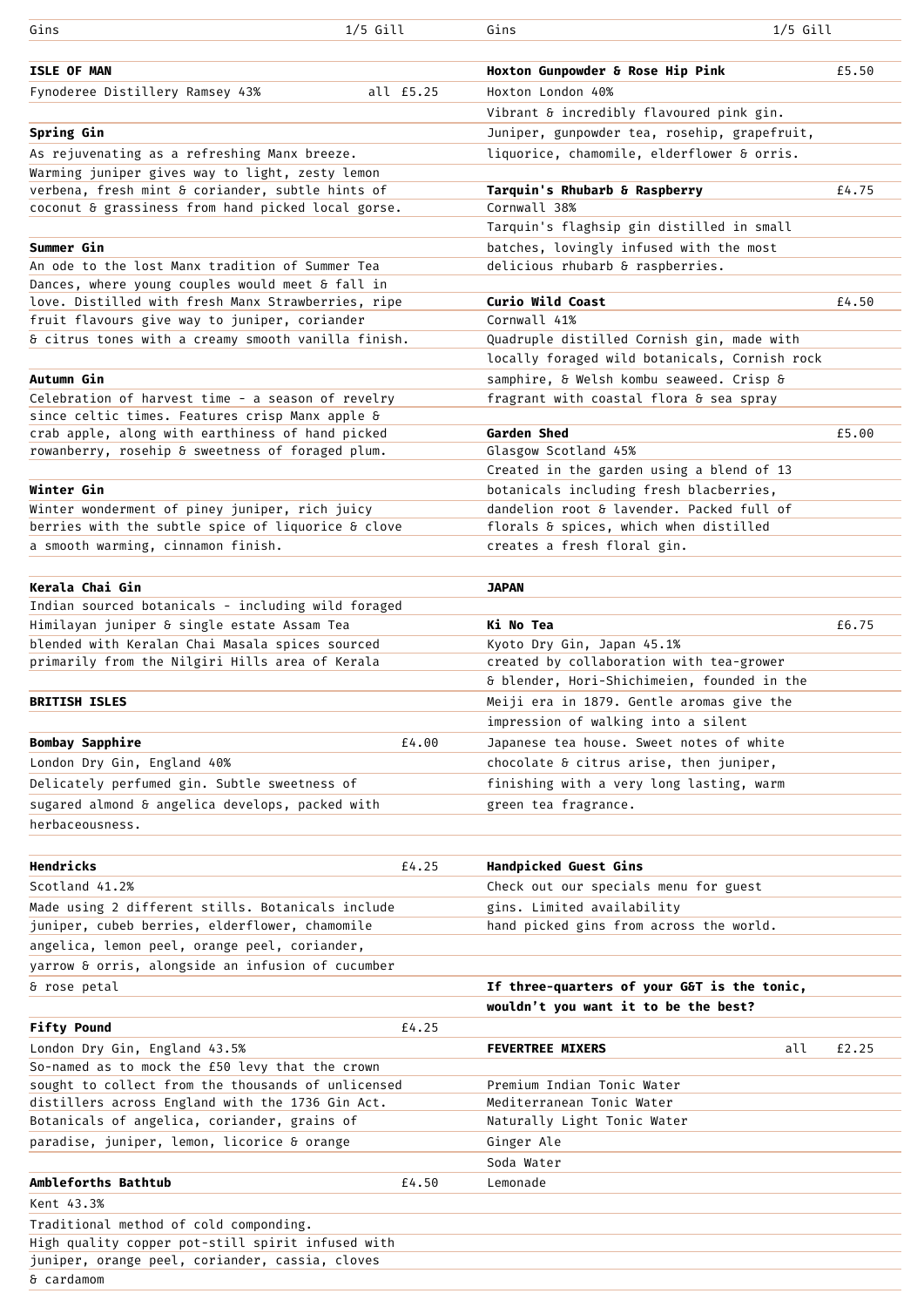| Wine                                                                                                  |    |             |     | Wine                                                                                         |          |       |            |
|-------------------------------------------------------------------------------------------------------|----|-------------|-----|----------------------------------------------------------------------------------------------|----------|-------|------------|
| THE WHITES                                                                                            |    | 125ml 175ml | btl | THE REDS                                                                                     | $125m$ l | 175ml | btl        |
| Bella Modella Pinot Grigio                                                                            |    | £3.75 £5.50 | £21 | Mirador de Navajas Rioja Tinto                                                               | £4       | £6    | £24        |
| Colline Teatine IGT, Italy, 12%<br>- VEGAN                                                            |    |             |     | Rioja, Spain, 13.5%                                                                          |          |       |            |
| A crisp & fine example of one of Italy's most                                                         |    |             |     | Youthful & fruity Rioja produced predominantly                                               |          |       |            |
| famous grape varieties. Dry & balanced with                                                           |    |             |     | from the Tempranillo grape. Soft red fruits                                                  |          |       |            |
| subtle floral aromas & a crisp citrus flavour.                                                        |    |             |     | with gentle touches of vanilla.                                                              |          |       |            |
| Sea Change Chardonnay                                                                                 | £4 | £6          | £24 | Sea Change Negroamaro                                                                        | £4       | £6    | £24        |
| Salento IGP, Italy, 11.5% - VEGAN                                                                     |    |             |     | Salento IGP, Italy, 12% - VEGAN                                                              |          |       |            |
| Zesty, flavoursome & easy drinking. Notes of                                                          |    |             |     | Grape variety native to southern Italy. Rich &                                               |          |       |            |
| melon & tropical fruits. Unoaked fruit forward                                                        |    |             |     | fruity, medium bodied red. Balanced between                                                  |          |       |            |
| dry white. Pairs well with creamy seafood dishes.                                                     |    |             |     | a fruit led Merlot & intense flavoursome Malbec                                              |          |       |            |
| Nostros Reserva Sauvignon Blanc                                                                       |    | £4.25 £6.25 | £25 | M.A.N Bosstok Pinotage                                                                       | £4.50    | £6.75 | £27        |
| Casablanca Valley, Chile, 12.5% - VEGAN                                                               |    |             |     | W.O Coastal Region, South Africa, 13.5% - VEGAN                                              |          |       |            |
| A classic example of cool climate Sauvignon                                                           |    |             |     | A deliciously moreish showcasing bright red                                                  |          |       |            |
| from the new world. Good intensity of flavour                                                         |    |             |     | fruit flavours, tantalisingly wrapped in sweet                                               |          |       |            |
| where citrus shines through, backed with notes of                                                     |    |             |     | spice with a lingering finish.                                                               |          |       |            |
| herbs & green pepper.                                                                                 |    |             |     |                                                                                              |          |       |            |
|                                                                                                       |    |             |     | Nostros Gran Reserva Merlot                                                                  | £4.75    | £7    | £28        |
| Tabali Pedregoso Reserva Viognier                                                                     |    | £4.50 £6.75 | £27 | Maipo Valley, Chile, 14% - VEGAN                                                             |          |       |            |
| Limari Valley, Chile, 13.5% - VEGAN                                                                   |    |             |     | Elegant & full-bodied, plum & red fruit nuances                                              |          |       |            |
| Viognier at its rich & aromatic best!                                                                 |    |             |     | mingle with toasted oak & vanilla aromas.                                                    |          |       |            |
| Aromas of candied apricot, honeysuckle & fresh                                                        |    |             |     | The finish is long & silky, highlighted by                                                   |          |       |            |
| pear leads through to the palate, finishing with                                                      |    |             |     | fine-grained tannins.                                                                        |          |       |            |
| a rounded mouth-feel. Ideal with creamy sauces.                                                       |    |             |     |                                                                                              |          |       |            |
| Muscadet Langlois-Chateau                                                                             |    | £4.50 £6.75 | £27 | Zuccardi Serie A Malbec<br>Uco Valley, Argentina, 14% - VEGAN                                | £5       | £7.50 | £30        |
| AOP Val de Loire, France, 12%                                                                         |    |             |     | A firm favourite. Juicy notes of blackcurrant &                                              |          |       |            |
| Displaying a delicate nose of stone fruits &                                                          |    |             |     | brooding dark cherries find the perfect partner                                              |          |       |            |
| citrus. Fresh & fruity with a bone-dry finish.                                                        |    |             |     | with hints of cocoa & coffee. Full-bodied with                                               |          |       |            |
|                                                                                                       |    |             |     | structured yet soft tannins.                                                                 |          |       |            |
| Font-Mars Picpoul de Pinet                                                                            |    | £5 £7.50    | £30 |                                                                                              |          |       |            |
| AOP Picpoul de Pinet, France, 13%                                                                     |    |             |     | <b>Chateau Roudier</b>                                                                       |          |       | £36        |
| Gloriously dry & refreshing. Pineapple, lychee &                                                      |    |             |     | Montagne-Saint-Emilion France, 14.5%                                                         |          |       |            |
| floral nuances to begin, with a distinct saline<br>quality lending itself beautifully to shellfish    |    |             |     | Merlot, Cabernet Sauvignon & Cabernet Franc<br>combine in this classic Bordeaux to provide a |          |       |            |
|                                                                                                       |    |             |     | real treat for the senses. Earthy tones of                                                   |          |       |            |
| Camino del Peregrino Albarino                                                                         |    | £5.75 £8.50 | £34 | mushroom, oak, spice & mocha envelope a                                                      |          |       |            |
| Rias Baxias, Spain, 13.5% - VEGAN                                                                     |    |             |     | lusciously fruity mid palate. A long &                                                       |          |       |            |
| As pure & expressive as Albarino gets. Floral                                                         |    |             |     | un-erring finish beckons.                                                                    |          |       |            |
| notes backed up with weighty peach & nectarine                                                        |    |             |     |                                                                                              |          |       |            |
| flavours, finishing with a distinct minerality.                                                       |    |             |     | THE ROSÉ                                                                                     | $125m$ l | 175ml | btl        |
| Exceptional with seafood or on its own.                                                               |    |             |     |                                                                                              |          |       |            |
|                                                                                                       |    |             |     | Bardolino Chiaretto 'La Quercia'                                                             | £4.25    | £6.25 | £25        |
| Domaine de la Motte Chablis                                                                           | £6 | £9          | £36 | DOC Chiaretto, Italy, 12% - VEGAN                                                            |          |       |            |
| Chablis, France, 13%                                                                                  |    |             |     | Light to medium in body, displaying plenty of                                                |          |       |            |
| Rounded & fleshy fruit on the mid palate with                                                         |    |             |     | fresh raspberry & cherry fruit. Great with fish                                              |          |       |            |
| a true-to-form flint stone core.                                                                      |    |             |     | & light dishes.                                                                              |          |       |            |
| *Sea Change-By purchasing a bottle of Sea Change Wine                                                 |    |             |     | THE PORTS                                                                                    |          |       | $2/5$ gill |
| you'll be helping fund vital research & supporting                                                    |    |             |     |                                                                                              |          |       |            |
| our charity partner behind the amazing film                                                           |    |             |     | Fonseca Bin No. 27 Reserve                                                                   |          |       | £4.50      |
| 'A Plastic Ocean' named by Sir David Attenborough<br>as "one of the most important films of our time" |    |             |     | Porto, Portugal, 20% - VEGAN<br>Fruit-forward & full-bodied Port from one of the             |          |       |            |
| igniting mass consumer awareness around the globe*                                                    |    |             |     | classic Port houses. Perfectly paired with any                                               |          |       |            |
|                                                                                                       |    |             |     | chocolate or cheese desserts.                                                                |          |       |            |
| THE DESSERT WINE                                                                                      |    | $125m$ l    | btl |                                                                                              |          |       |            |
|                                                                                                       |    |             |     | Portal 10 Year Old Tawny                                                                     |          |       | £6.50      |
| Domaine de Grange Neuve Monbazillac                                                                   |    | £7          | £28 | Porto, Portugal, 20% - VEGAN                                                                 |          |       |            |
| Monbazillac, France, 12.5% - VEGAN                                                                    |    |             |     | Unctuous, nutty perfection. Fig & raisin flavours                                            |          |       |            |
| Marmalade, sweet nectarine, candied citrus                                                            |    |             |     | to the fore before layers and layers of sweet                                                |          |       |            |
| The list goes on, all beautifully balanced with                                                       |    |             |     | spice dried fruit mocha & candied nuts bombard                                               |          |       |            |
| a fine streak of acidity. Truly luscious.                                                             |    |             |     | the palate. Truly class.                                                                     |          |       |            |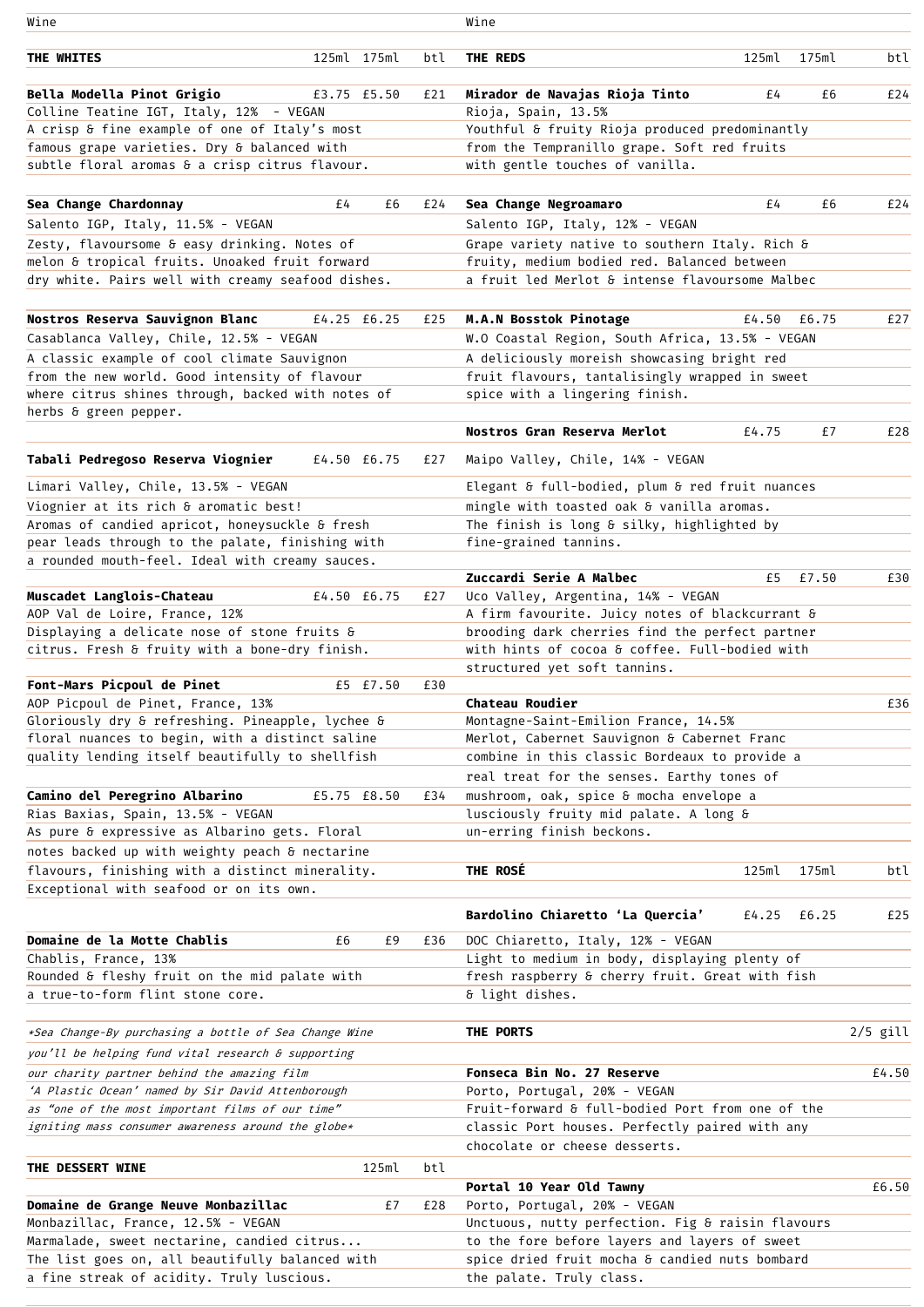| Whisky                                                                         | $1/5$ Gill | $1/5$ Gill<br>Brandy                         |        |
|--------------------------------------------------------------------------------|------------|----------------------------------------------|--------|
|                                                                                |            |                                              |        |
| <b>SINGLE MALTS</b>                                                            |            | <b>COGNAC</b>                                |        |
| Glenmorangie 10 year old                                                       | £4.00      | VSOP Maxime Trijol Grand Champagne           | £6.00  |
| Highlands, Scotland 40%                                                        |            | France 40%                                   |        |
| Soft, mellow & creamy with aromas of vanilla.                                  |            | Floral, fruity bouquet, lingering bliss      |        |
| Flowery fruitiness & hints of orange & peaches.                                |            |                                              |        |
|                                                                                |            | Edgard Leyrat X.O Vielle Reserve             | £9.00  |
| Laphroig Triple Wood                                                           | £6.00      | France 40%                                   |        |
| Isle of Islay, Scotland 48%                                                    |            | Old gold colour, nutty aromas, pastry,       |        |
| Subtle smoke, smooth sherry, & sweet fruits                                    |            | butterscotch & dry leaves. Dry fruit & nuts  |        |
|                                                                                |            | with vanilla. Superb.                        |        |
| Glenfiddich Solera 15 year old                                                 | £5.50      |                                              |        |
| Dufftown, Scotland 40%                                                         |            | <b>Regnaud Sabourin Fontvielle No.35</b>     | £12.00 |
| Style of Spanish & Portuguese sherries, matured                                |            | France 43%                                   |        |
| in European oak & sherry casks. Gorgeous red                                   |            | Grand Champagne. Nutty on the nose, slight   |        |
| gold hue, honey, vanilla fudge & dark fruits.                                  |            | floral notes. Lovely delicate flavour.       |        |
|                                                                                |            |                                              |        |
| Jura Origin 10 year old                                                        | £4.00      | <b>ARMAGNAC</b>                              |        |
| Isle of Jura, Scotland 40%                                                     |            |                                              |        |
| Notes of damp hay & soft malty cereal. Touch of                                |            | Bas Armagnac 'Baron de Sigonac VSOP          | £4.00  |
| peat with gentle oak & arak with blossom tones.                                |            | France 40%                                   |        |
|                                                                                |            | Complex, strong nose, perfume of plums.      |        |
| <b>Talisker Distillers Edition</b>                                             | £7.50      |                                              |        |
| Isle of Skye, Scotland 45.8%                                                   |            | Clos Martin 15 year old Folle Blanche        | £6.00  |
| Double matured using Amoroso sherry casks.                                     |            | France 40%                                   |        |
| Older, sweeter & richer. Long warm finish.                                     |            | Distilled exclusively from the Folle Blanche |        |
|                                                                                |            | grape variety which gives added delicacy &   |        |
| Highland Park 2001 Edition                                                     | £12.50     | spice to its aroma & flavour. Plums, prunes, |        |
| Orkney Islands, Scotland 40%                                                   |            | tobacco, vanilla & dried fruit. Elegant.     |        |
| Vanilla, white chocolate & spice flavour.                                      |            |                                              |        |
|                                                                                |            | Orange Armagnac, Le Grande Joisane           | £5.00  |
| Highland Park 25 year old                                                      | £30.00     | France 36%                                   |        |
| Orkney Islands, Scotland 45.7%                                                 |            | From an old family recipe, La Grande Joisane |        |
| Full-bodied single malt, rich nutty spiciness,                                 |            | is the fullness & strength of Bas Armagnac   |        |
| balanced out with sweet dried fruits, toffee &                                 |            | & the softness & perfume of bitter oranges,  |        |
| fudge. Named "Best spirit in the world"<br>by famed whisky writer Paul Pacult. |            | & rich powerful sweet mandarin flavour.      |        |
|                                                                                |            | <b>CALVADOS</b>                              |        |
| Penderyn Madeira Finish                                                        | £5.75      |                                              |        |
| Wales 26%                                                                      |            | Avallen Calvados 'Bee Positive'              | £5.00  |
| Awarded gold at the International Whisky                                       |            | Normandy, France 40% - VEGAN                 |        |
| competition. Finished in Madeira casks to                                      |            | Bee preservation at its heart, savour notes  |        |
| impart a generous flavour of subtle complexity.                                |            | of fresh apples & hints of wild flowers      |        |
|                                                                                |            | with a taste of toffee-apple sweetness       |        |
| Hakushu - Distillers Reserve Edition                                           | £8.75      | & a little vanilla.                          |        |
| Mountain forest distillery' Alps Japan 43%                                     |            |                                              |        |
| Aromas of yuzu, grapefruit, lemon & thyme.                                     |            |                                              |        |
| Refreshing herbal, gently smoky flavor.                                        |            |                                              |        |
|                                                                                |            |                                              |        |
| <b>BLENDED WHISKY</b>                                                          |            |                                              |        |
|                                                                                |            |                                              |        |
| Jameson Irish Whiskey                                                          | £4.00      |                                              |        |
| Southern Ireland 40%                                                           |            |                                              |        |
| Triple distilled & aged in oak casks for 4yrs.                                 |            |                                              |        |
| Perfect balance of spicy, nutty & vanilla                                      |            |                                              |        |
|                                                                                |            |                                              |        |
| Jack Daniels Sour Mash Whiskey                                                 | £4.00      |                                              |        |
| Lynchburg USA 40%                                                              |            |                                              |        |
| Filtered through sugar maple charcoal.                                         |            |                                              |        |
| Dry spice with a mellow, smokey character                                      |            |                                              |        |
|                                                                                |            |                                              |        |
| Hibiki - Japanese Harmony                                                      | £9.75      |                                              |        |
| Japan 43%                                                                      |            |                                              |        |
| Malt whiskies from Yamazaki & Hakushi                                          |            |                                              |        |
| distilleries, grain whisky Chita distillery.                                   |            |                                              |        |
| Elegant expression. Honey, orange & light oak.                                 |            |                                              |        |